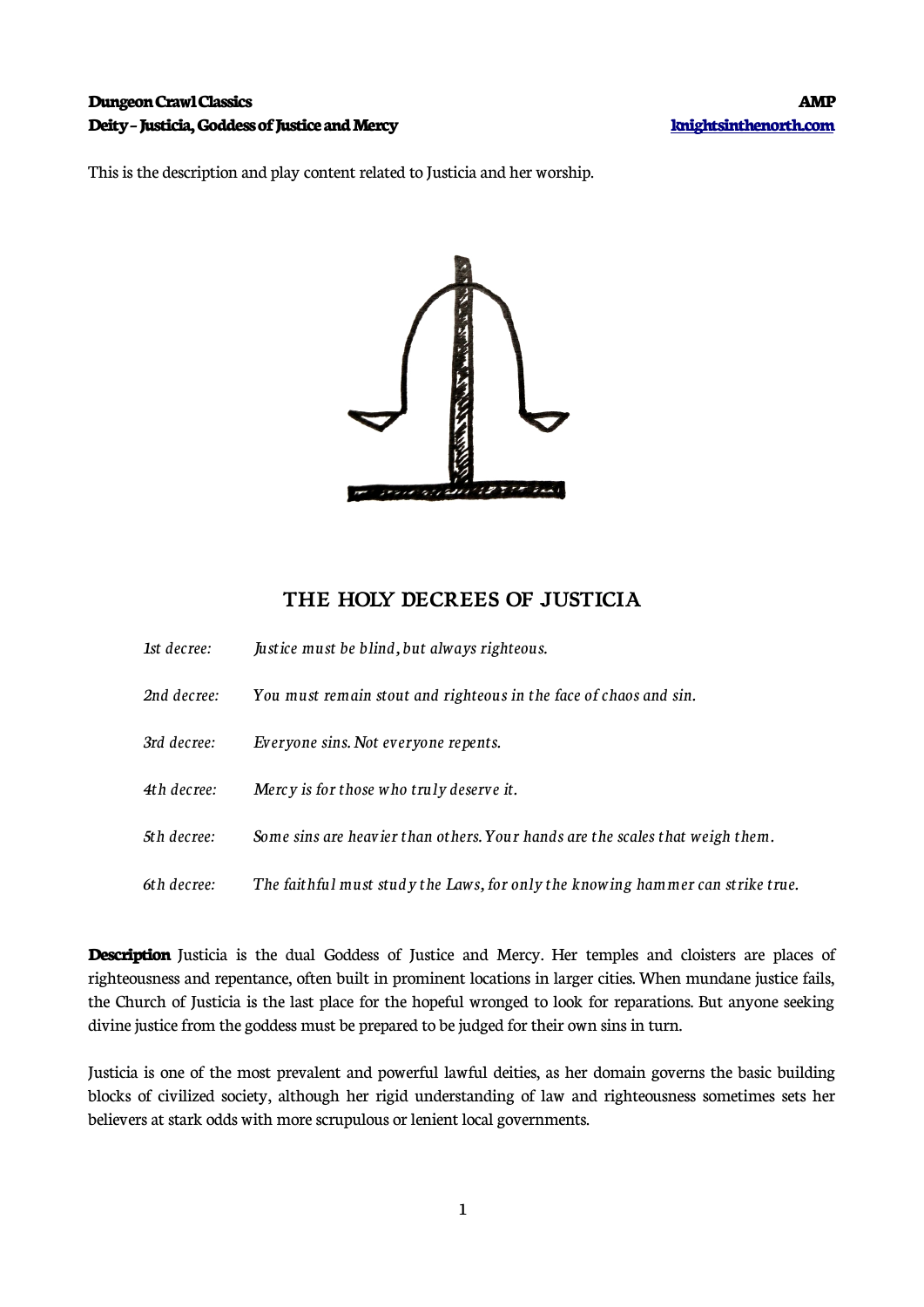The duality between justice and mercy is at the core of the church, and is reflected clearly in their organization. The beautiful, calm cathedrals are only one side of the order, while wild-haired flagellants and stern inquisitors form the brutal, proselytizing spearhead of the church's interests.

Justicia is represented as a robed, blindfolded woman with two faces, carrying a set of scales in her right hand, and a flaming hammer in her left.

#### **Aligned deities:**

Gorhan, the Helmed Vengeance, god of Valor and Chivalry Ulesh, God of Peace

#### **Opposed deities:**

Pelagia, Goddess of the Sea Creostrax, Goddess of Excess Nimlurun, God of Disease and Filth

**Services of the Church:** In addition to offering healing and other support services to lawful petitioners, Justicia's church allows hopefuls to request divine judgment in all matters. This process requires both the supposed perpetrator and the petitioning hopeful to be judged before the Scales of Justicia (albeit the accused need not be present at judging). Justicia will weigh the sins of both parties, and judge the matter based on her divine perception. The decrees received in this fashion are often surprising and may result in unpleasant consequences for all.

# **Clerics of Justicia**

**Symbol:** Justicia's symbol is the Scales of Law. Those of the militant orders add Justicia's Burning Hammer to the symbol, laying it below the scales to signal their subservience to the greater Church.

**Weapon proficiencies:** As lawful clerics.

**Special:** Justicia grants to following favours to her faithful.

 $\overline{\phantom{a}}$ 

- Worshipers of Justicia may roll a d30 on skill checks related to law and justice, due to divine inspiration.
- To her most devout clerics, Justicia may grant the ability to summon her law-maidens to their aid (treat this spell as a lawful version of the *Shield Maiden* spell, found on pg. 340 of the DCC rulebook).
- Justicia frowns upon granting mercy to the unrepentant. Neutral and chaotic targets of the cleric's positive abilities must confess and repent a sin each time they receive Justicia's aid, or the cleric's disapproval automatically increases by 1, regardless of roll results.

**Turn unholy:** Undead, demons, devils, chaotic extraplanar creatures, chaotic monsters, Chaos Primes, chaotic humanoids, chaotic dragons, and worshipers of opposed deities.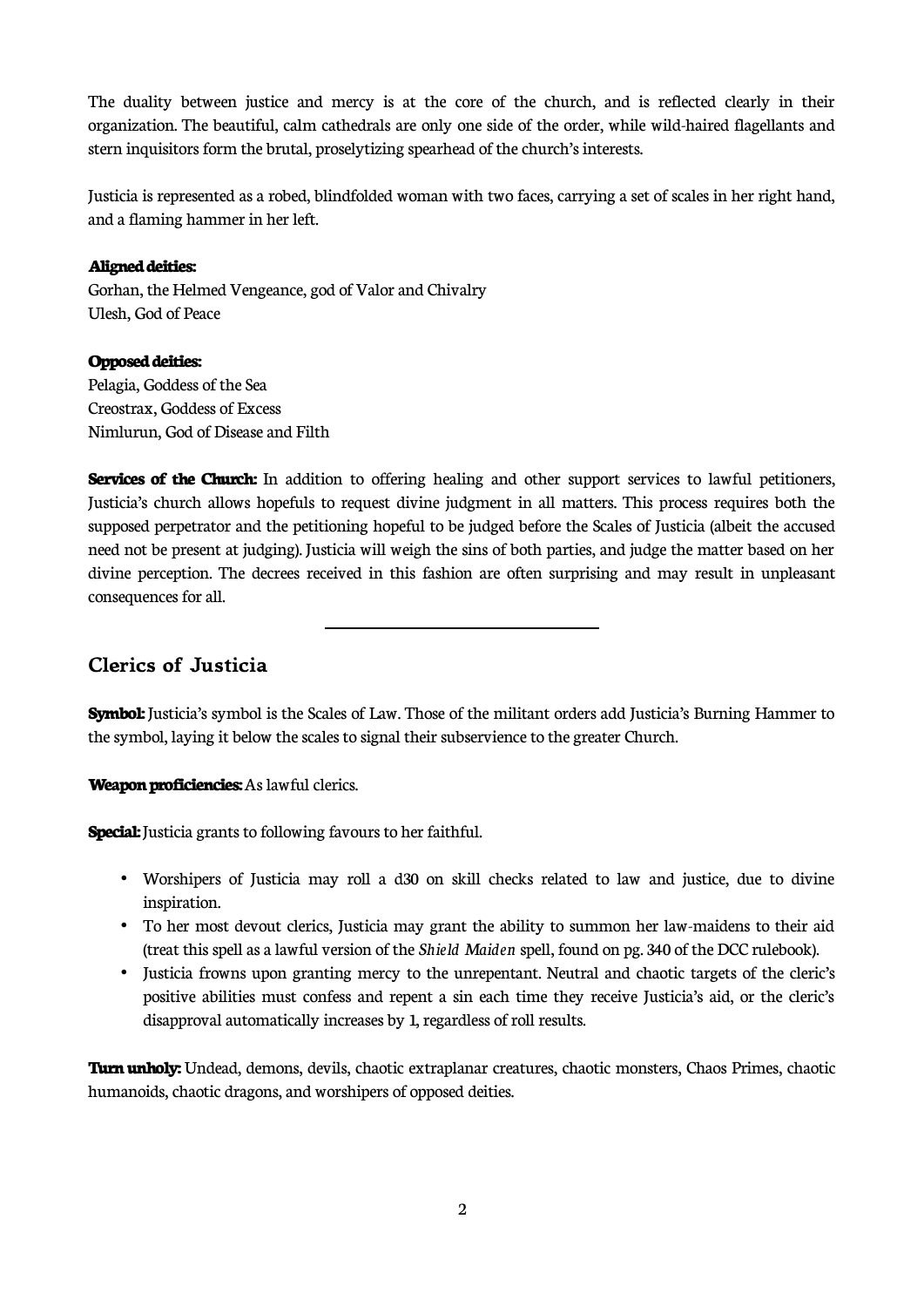**Disapproval:** Clerics of Justicia use the following disapproval table:

| TABLE A: Justicia's Disapproval |                                                                                                                                                                                                                                                                                                                                                            |  |
|---------------------------------|------------------------------------------------------------------------------------------------------------------------------------------------------------------------------------------------------------------------------------------------------------------------------------------------------------------------------------------------------------|--|
| Roll                            | Disapproval                                                                                                                                                                                                                                                                                                                                                |  |
| 0 or less                       | The cleric must atone for their sins. They can do nothing but beg for the mercy of<br>Justicia, and prostrate themselves before their Goddess for the next 10 minutes, starting<br>as soon as they're not in immediate danger.                                                                                                                             |  |
| $\mathbf{1}$                    | The cleric must atone for their sins. They can do nothing but recite prayers to Justicia,<br>flagellating themselves as they chant (take 1 point of HP damage), starting as soon as<br>they're not in immediate danger.                                                                                                                                    |  |
| $\boldsymbol{2}$                | The cleric must pray for forgiveness as soon as they're able. They must spend a full hour<br>in prayer and meditation starting as soon as they are out of immediate danger. Failure<br>to complete the prayer within 120 minutes incurs a -1 penalty to all spell checks until<br>prayer is complete.                                                      |  |
| 3                               | The cleric must increase Justicia's power with a new follower. They incur a -1 penalty to<br>spell checks until they convert a new follower to the faith.                                                                                                                                                                                                  |  |
| 4                               | The cleric incurs Justicia's ire: a -1 to spell checks until they weigh the scales and right<br>an injustice.                                                                                                                                                                                                                                              |  |
| 5                               | The cleric undergoes the test of humility. For the remainder of the day they must treat<br>all characters and creatures as their superiors. Failure to do so results in loss of all<br>spellcasting ability including healing for the remainder of the day.                                                                                                |  |
| 6                               | The cleric incurs an immediate -1 to all spell checks until they go on a quest to bring<br>justice to the wronged.                                                                                                                                                                                                                                         |  |
| 7                               | The cleric must endure the test of understanding. They are wracked with guilt, which<br>saps 1d3 from their Personality, Intelligence and Luck (roll for each). The damage heals<br>at the normal rate, but cannot be healed in other means. Additionally, they see the sins<br>of others as haunting memories, this lasts for the duration of the effect. |  |
| 8                               | The cleric immediately incurs a -4 penalty to the spell or ability that caused the<br>disapproval. This lasts until the next day. Additionally, their become acutely aware of<br>the sins of whoever is closest to them at the time of disapproval.                                                                                                        |  |
| 9                               | The cleric immediately incurs a -2 penalty to all spell checks until the next day. Also,<br>until the next day, they are intimately aware of the sins of those around them (10'<br>radius).                                                                                                                                                                |  |
| 10                              | The cleric loses access to one randomly determined 1st level spell for the remainder of<br>the day. Also, they are wracked by guilt by the irrelevant sins in their childhood.                                                                                                                                                                             |  |